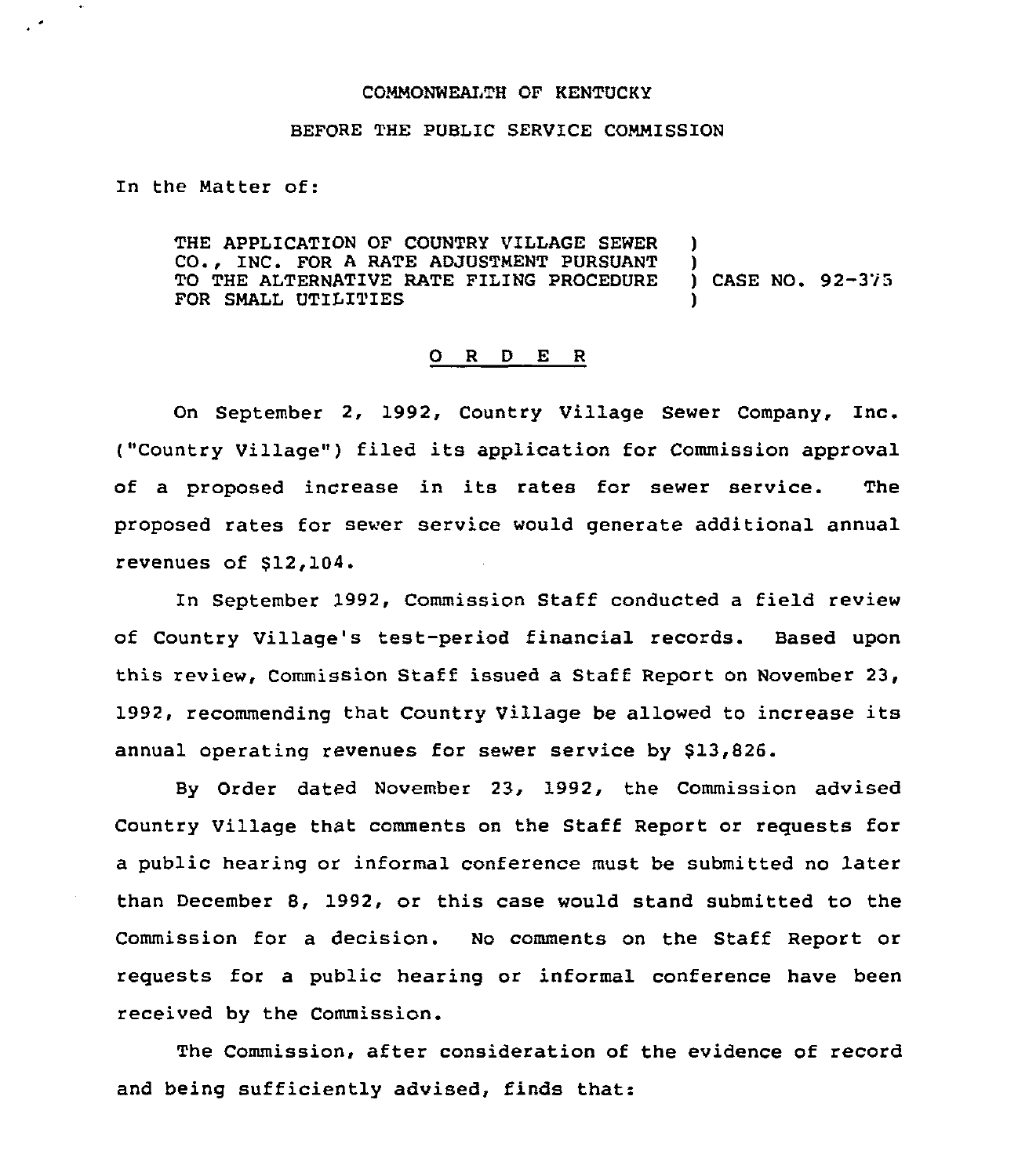1. The recommendations and findings contained in the Staff Report are supported by the evidence of record, are reasonable, and are hereby adopted as the findings of the Commission in this proceeding and are incorporated by reference as if fully set out herein.

2. The rates in Appendix A, which is attached hereto and incorporated herein, are the fair, just, and reasonable rates for Country Village and will produce gross annual revenues of \$ 39,776.40 for sewer service. These rates will allow Country Village sufficient revenues to meet its operating expenses and provide for future equity growth.

3. The rates proposed by Country Village are unreasonable since they would produce inadequate revenue and should be denied pursuant to KRS 278.030.

IT IS THEREFORE ORDERED that:

 $\mathcal{L}^{(4)}$ 

1. The rates proposed by Country Village in its application are hereby denied.

2. The rates in Appendix <sup>A</sup> are approved for service rendered by Country Village on and after the date of this Order.

3. Within <sup>30</sup> days of the date of this Order, Country Village shall file with the Commission its revised tariff setting out the rates approved herein.

 $-2-$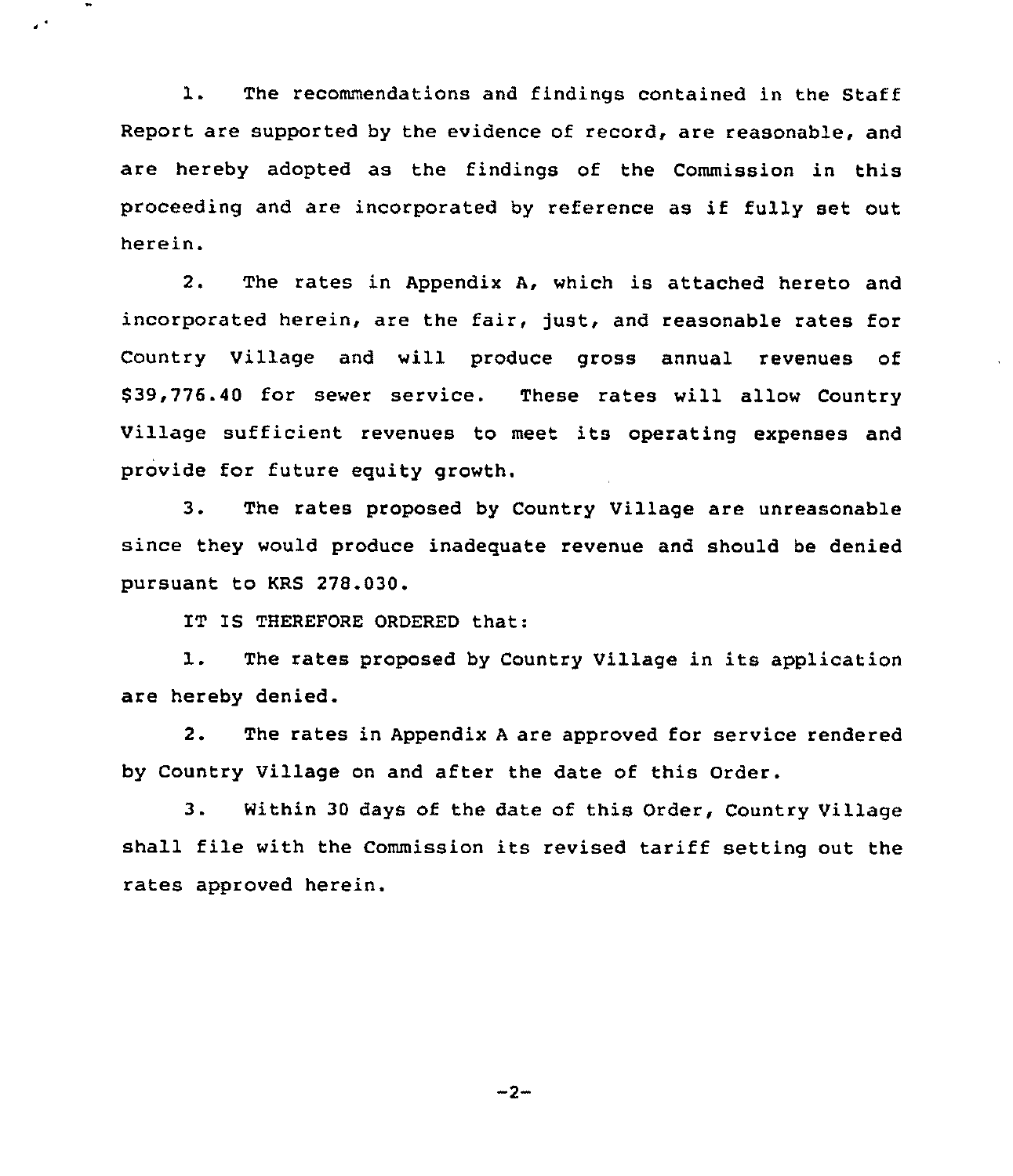PUBLIC SERVICE COMMISSION

**Tairman** 

Thomas M.J

Commissione 11 Davis

ATTEST:

Executive Director